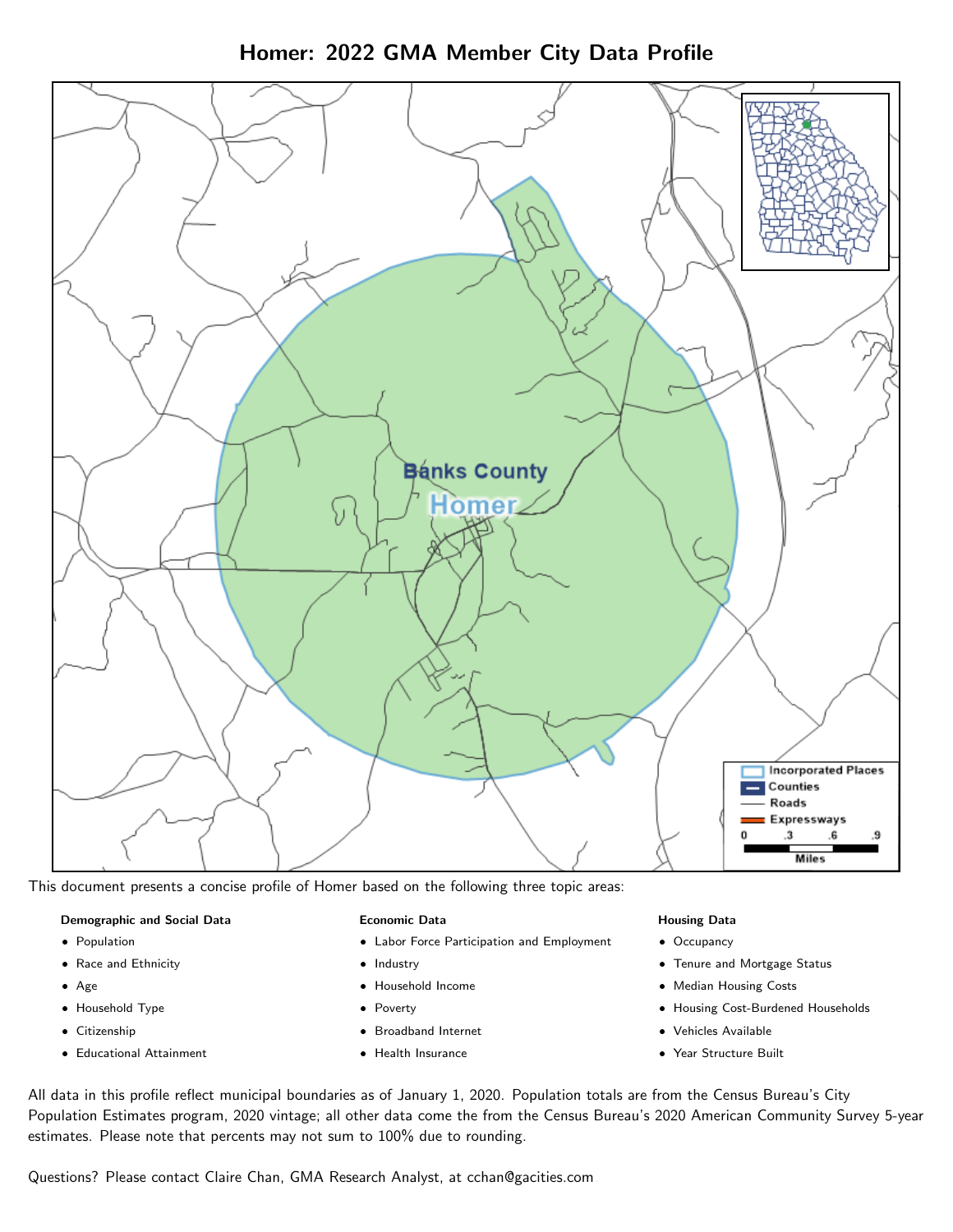# Homer: Demographic and Social



0% 2% 4% 6% 8% Male **Female** 8% 6% 4% 2% 85 and over 80-84 75-79 70-74 65-69 60-64 55-59 50-54 45-49 40-44 35-39 30-34 25-29 20-24 15-19  $10-14$ 5-9 Under 5

### **Citizenship**

Age

| <b>Native Born</b><br>100% |  |
|----------------------------|--|

Race and Ethnicity



Source: U.S. Census Bureau, City Population Estimates, 2020 vintage Source: American Community Survey, 2020 5-year estimates, table B03002

## Household Type



Source: American Community Survey, 2020 5-year estimates, table B01001 Source: American Community Survey, 2020 5-year estimates, table B11001

#### Educational Attainment



Source: American Community Survey, 2020 5-year estimates, table B05002 Source: American Community Survey, 2020 5-year estimates, table B15002

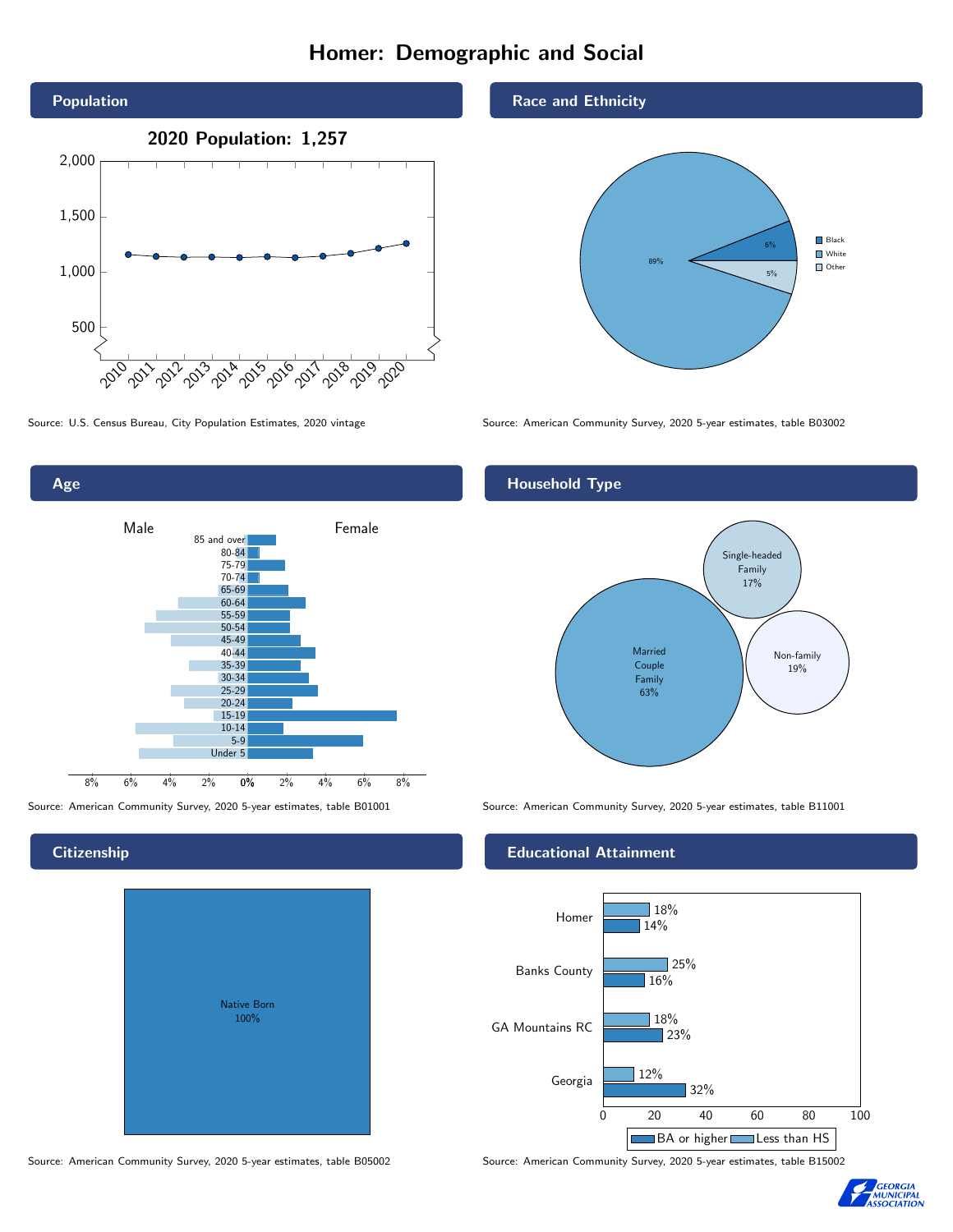# Homer: Economic







Source: American Community Survey, 2020 5-year estimates, table B23001 Note: Unemployment rate is based upon the civilian labor force.



Source: American Community Survey, 2020 5-year estimates, tables B19013 and B19025 Source: American Community Survey, 2020 5-year estimates, table B17010



#### Industry

| Agriculture, forestry, fishing and hunting, and mining      |     |
|-------------------------------------------------------------|-----|
| Construction                                                |     |
| Manufacturing                                               | 14% |
| <b>Wholesale Trade</b>                                      | 1%  |
| Retail Trade                                                | 11% |
| Transportation and warehousing, and utilities               |     |
| Information                                                 |     |
| Finance and insurance, real estate, rental, leasing         |     |
| Professional, scientific, mgt, administrative, waste mgt    |     |
| Educational services, and health care and social assistance |     |
| Arts, entertainment, recreation, accommodation, food        |     |
| service                                                     |     |
| Other services, except public administration                |     |
| Public administration                                       |     |

Source: American Community Survey, 2020 5-year estimates, table C24030

### Poverty



## **Health Insurance**



Source: American Community Survey, 2020 5-year estimates, table B28002 Source: American Community Survey, 2020 5-year estimates, table B18135